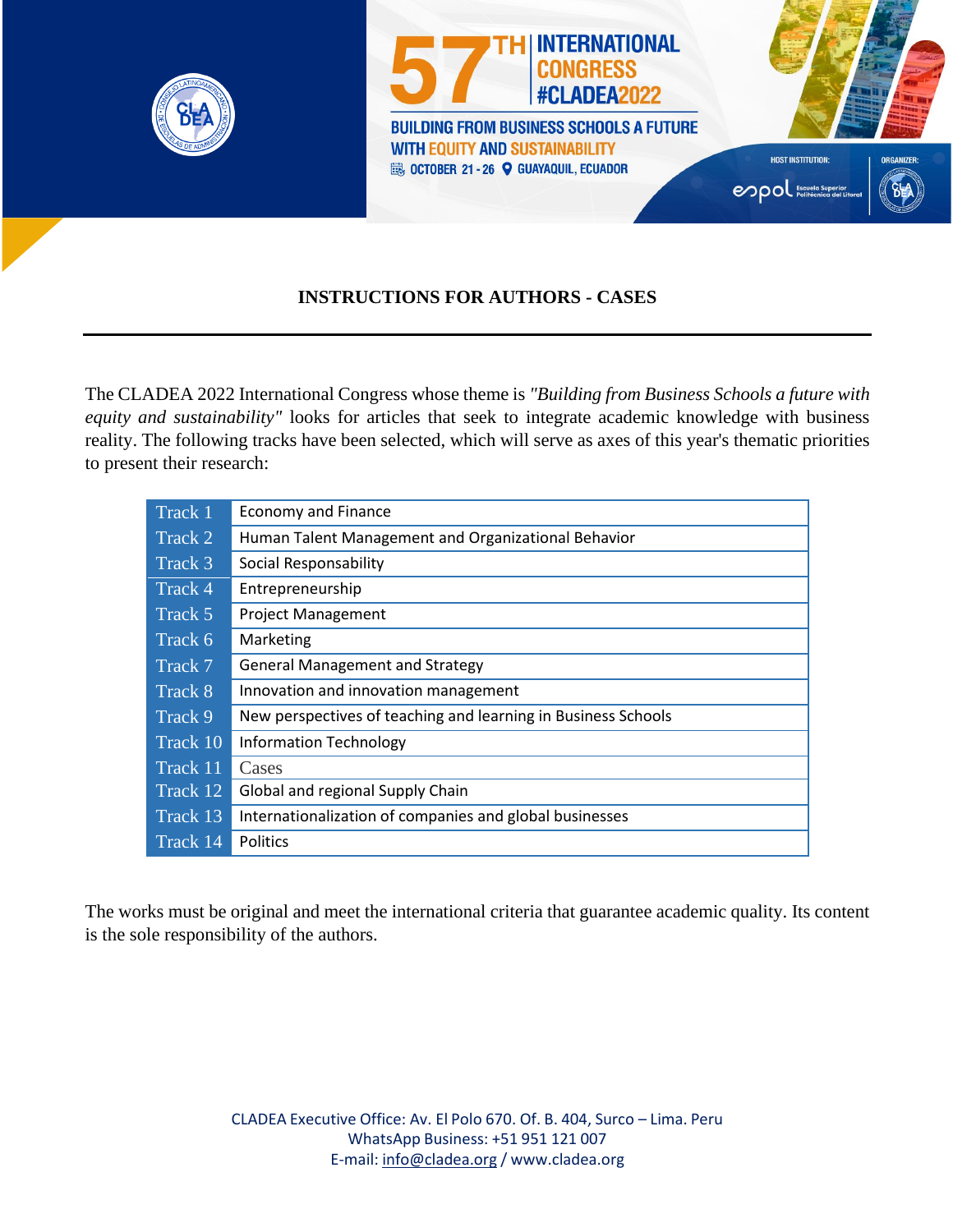

## **PUBLICATION OPTIONS**

- 1. The best cases may be invited to participate in the evaluation process of the CLADEA-BALAS Case Consortium, for possible publication in Harvard Business Publishing. If the author(s) are interested in this option, their article must not be in the process of being published in another journal. This must be indicated on the registration form.
- 2. International Journal of Instructional Cases (IJIC), offers the possibility of participating in the evaluation process of the article for possible publication in the journal.

#### **NATURE OF THE ARTICLE (TRACK 11)**

In the "Cases" Track, cases of any management discipline (strategy, marketing, finance, operations, business, etc.) that meet the following characteristics may be presented:

- 1. They must address a real situation that involves a problem, a challenge, an opportunity, or a decision to be made by one or more people in any area of management of an organization.
- 2. They may be based on field work or secondary research.
- 3. Only original works that have not been previously published in books, journals, magazines or case collections will be accepted, although cases that have been used in class will be accepted.
- 4. They must be accompanied by an instructor's manual or pedagogical note that at least includes a summary of the case, the indication of the subject(s) and audience(s) in which its use is recommended, learning objectives, recommendations on how to use the case in class and the discussion strategy, possible questions and expected answers, a blackboard plan and the epilogue of the case (if any).

As a general reference text on how to write a case and note, see: "Key Elements for Excellence in Classroom Cases and Teaching Notes," James E. Austin; James L. Heskett; Christopher A. Bartlett, HBSP # N9-915-417, April 16, 2015. Available at:

https://cb.hbsp.harvard.edu/cbmp/product/915417-PDF-ENG.

If you prefer to go deeper into the structure of a good pedagogical note, you can consult the following text: Austin, J. E. (1993). "Teaching Notes: Communicating the Teacher's Wisdom." Boston, Mass. HBSP#5-793-105.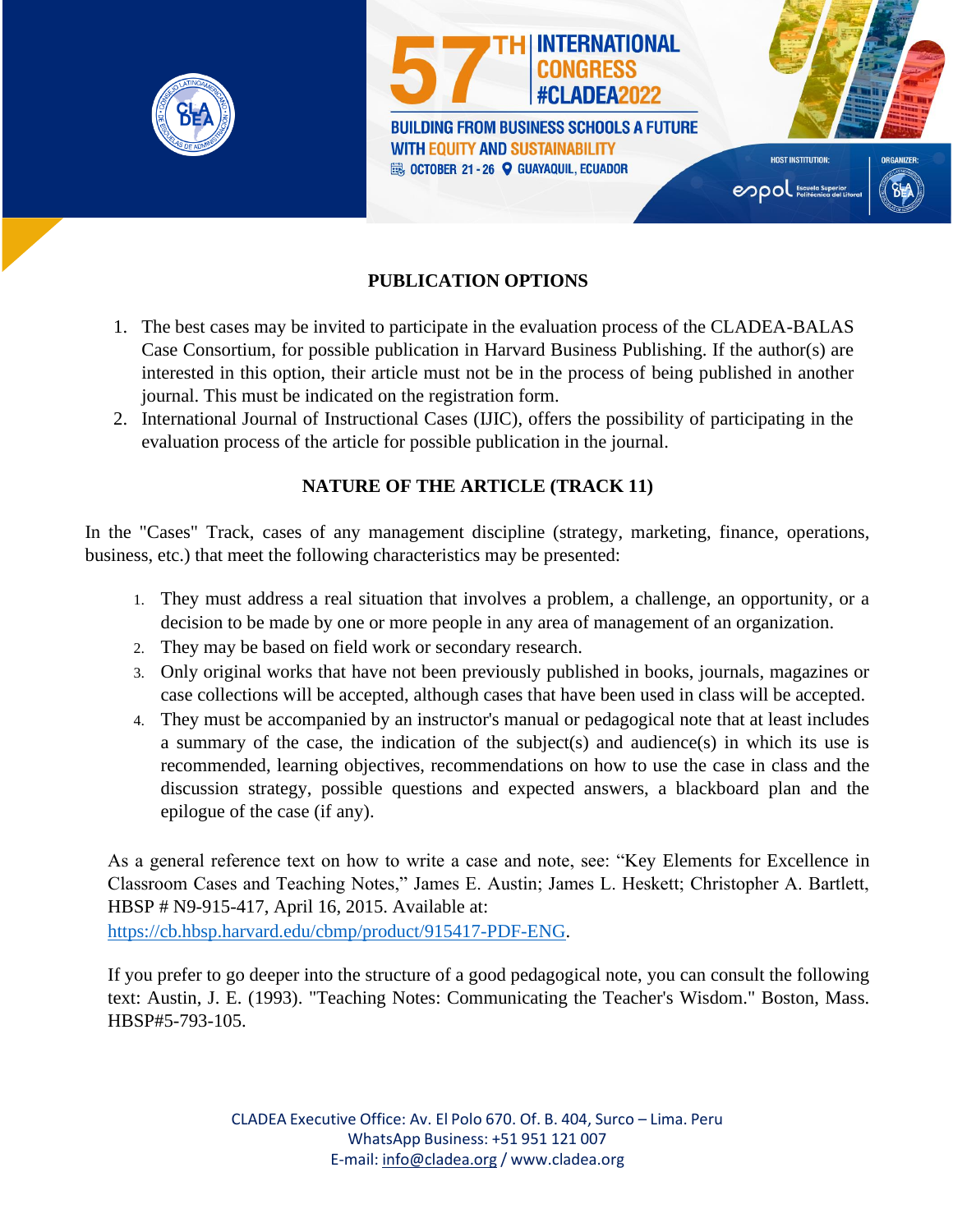

# **FORM'S ASPECTS**

- Upload the PDF file.
- The article/paper can be written in Spanish, English or Portuguese.
- The limit is 4 authors per article.
- Keep 1-inch margins in all four directions.
- $\bullet$  Use line spacing "1.5".
- A4 paper size.
- Pages must be numbered by Word, not manually.
- Section titles will be centered in Times 12 bold and capitalized, single line spacing. Do not number sections or headings. The titles of the subsections will be written with Times 12, italics. Example:

|                       | <b>TITLE 1</b> |  |
|-----------------------|----------------|--|
| Subtítle second level |                |  |
|                       | <b>TITLE 2</b> |  |

- The tables and figures will be placed in the body of the article and not at the end. All tables and figures should be numbered sequentially, and should be referred to by number (and not by location). The titles of the tables should be placed above, while those of the figures should be placed below. "Figures" are defined as all those graphs, maps, diagrams, photographs and any type of illustration. Consider that the article will be worked in black-white and the effects can be worked with contrasts and tones.
- The way to state numbers is as follows: The way to state figures is as follows: The integer part of the figure will be separated from the decimal part with a comma, not with a point or a space. The comma will only be used to mark decimals, never to mark thousands, as is usually done in English. The four-digit integer figures (from 1000 to 9999) will be written without spaces, without periods and without commas. Integer figures of five digits or more will carry an apostrophe every three digits, counted from right to left.
- If you decide to list your variables (either with Latin or Greek letters) you must use italics. Be careful and watch for consistency in your article.
- Foreign words (with the exception of proper nouns) are in italics.
- For the presentation of the text, the rules established in the APA American Psychological Association (6th edition) must be used. Also the reference of texts, including citations, must follow the APA style (American Psychological Association) 6th edition. For more information you can consult: http://owl.english.purdue.edu/owl/resource/560/01/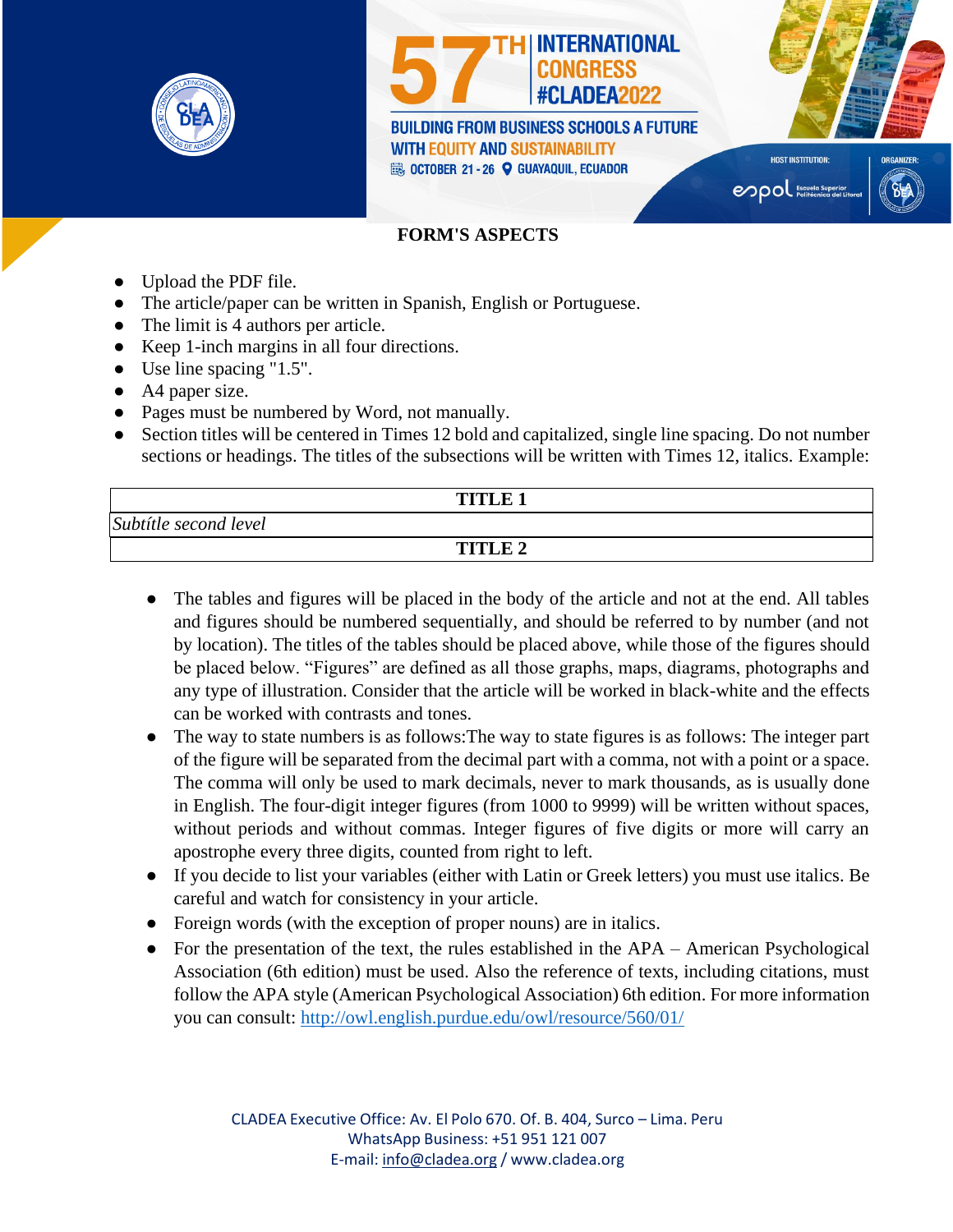

- **Footnotes are not allowed.**
- The maximum length will be 15 pages of text, and no more than 25 pages in total, including annexes.

## **ARTICLE OUTLINE**

Characteristics and content of the first page:

- Title. The title of your paper will be written in Times, 16 bold, centered, and with black letters. Henceforth, all text must be in Times 12 font.
- Do not indicate names, emails or affiliations. This information will be filled in the registration form.
- Summary. It should not exceed 100 words or 2,000 characters.
- Keywords. At least one must be indicated, which facilitates the indexing of the article (maximum three). The abstract and keywords are in times 9 letters, bold.

Characteristics and content of the rest of the text:

- Narrative or introduction of the case.
- Objectives of the case, which should be based on the nature of the case.
- Background, problems, justification of the case
- Use graphs, charts or tables if necessary in high definition image (you can place them as it helps to understand the matter).
- A pedagogical note on the synapse of the case indicating which are the fields to which the case is destined. Said note must be sufficiently complete, relating current theory, practice or literature in the areas provided for the use of cases.
- Describe the pedagogical objectives of the case, indicating the uses for which the case is intended.

Notes: The case should be well written and in the appropriate style, well organized for understanding. You must be careful with spelling, grammar, and punctuation. Briefly summarize your contributions to make this case acceptable.